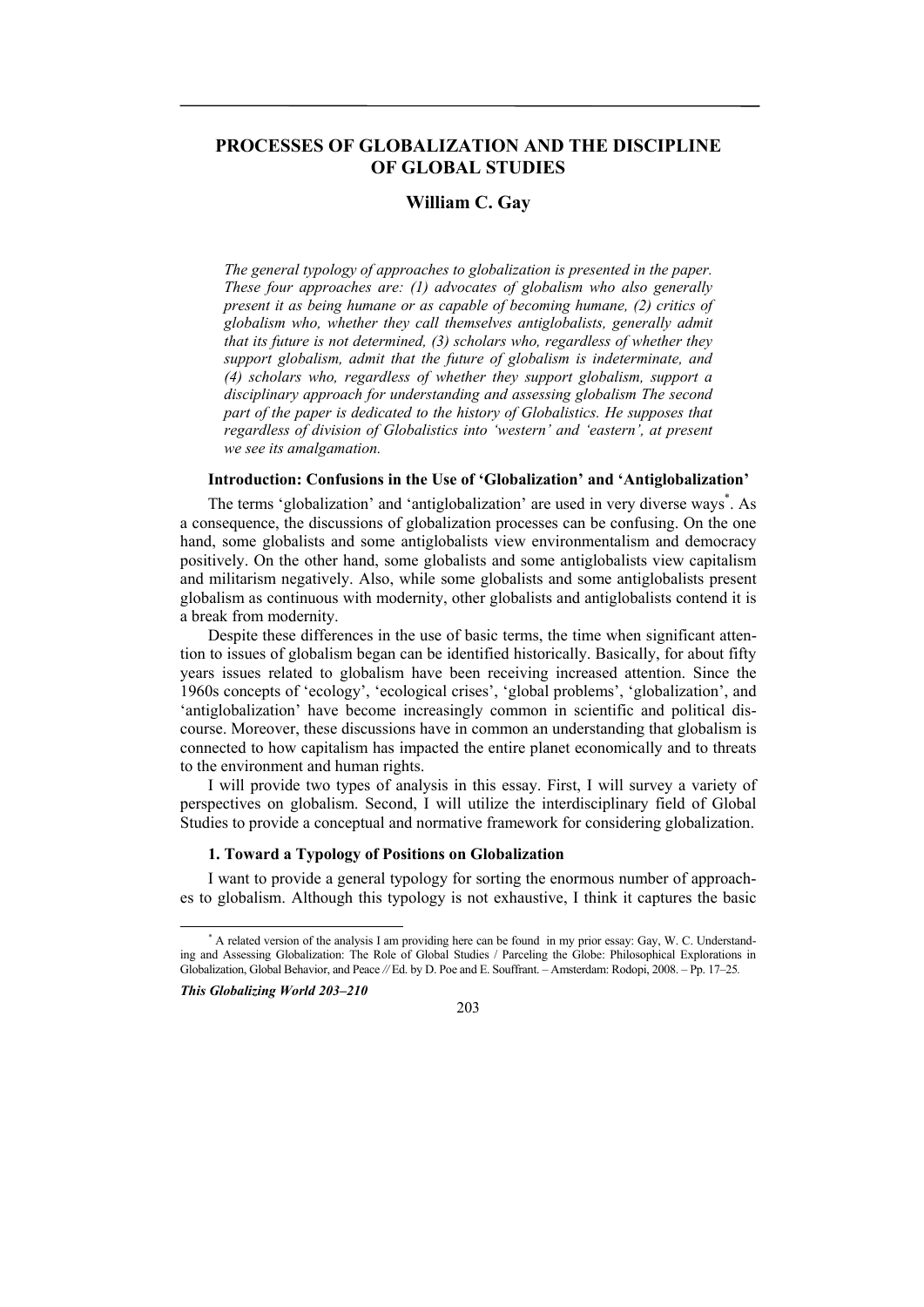# *This Globalizing World* 204

positions. In presenting four views, I will give some indication of a range of views within each. These four views are: (1) advocates of globalism who also generally present it as being humane or as capable of becoming humane, (2) critics of globalism who, whether they call themselves antiglobalists, generally favor a grassroots process working from below rather than an elitist globalism that is imposed from above, (3) scholars who, regardless of whether they support globalism, admit that the future of globalism is indeterminate, and (4) scholars who, regardless of whether they support globalism, support a disciplinary approach for understanding and assessing globalism.

### *A. The Humane Portrayal*

Many capitalists support globalism and also maintain that globalism is humane. Many of the capitalist globalists support the free market economically and democracy politically. Regardless, they see prosperity, initially for some and perhaps eventually for the vast majority, as an outcome of global capitalism that is sympathetic to democratic political traditions. When they claim the West won the Cold War, they are assuming the global triumph of democracy and market economies.

The contention that globalism is humane should not be taken at face value. Tatiana A. Alekseyeva and I analyzed this claim in relation to the post-Soviet Russian Federation and concluded Russian capitalism has yet to achieve a humane or human face.<sup>1</sup> Now I want to broaden this conclusion. Throughout most of its history, capitalism has lacked a human face, despite pressures on capitalist societies to provide some kind of social security or social safety net. Based on the history of capitalist societies, no obvious basis exists for claiming that globalized capitalism is likely to be any more humane than a variety of other economic systems. Nevertheless, despite my own skepticism regarding the humanistic characterization of globalism, I will cite a few of the advocates of this view.

In *Globalization and the Poor*, Jay R. Mandle connects globalization with the type of economic growth that is supposedly needed to alleviate poverty. Based on this claim, he contends globalization should be advanced. Nevertheless, he maintains, 'governments must adopt policies that address the needs of those who are victimized by the dislocations caused by the process'.<sup>2</sup> He asserts that, given the supposed demise of socialism, the opposition has been unable to forge a consensus on such humane policies. As far as I can tell, he thinks the poor will simply always be with us.

Other writers are more emphatic in claiming that globalism will solve our social problems. In *Globalization in Question: The International Economy and the Possibilities of Governance* Paul Q. Hirst and Grahame Thompson suggest that nationally and internationally market economies can be controlled in ways that promote social goals.<sup>3</sup> John Micklethwait and Adrian Wooldridge go even further in *A Future Perfect: The Essentials of Globalization*. In their defense of globalization, they admit globalism increases inequality, but they deny its results in a win/lose situation and one in which winners are

 $\frac{1}{1}$ <sup>1</sup> We make this argument in our co-authored book: Gay, W. C., Alekseyeva, T. A. Capitalism with a Human Face: The Quest For A Middle Road In Russian Politics. – Lanham (Md.): Rowman & Littlefield, 1996. We also have two other co-edited books: On the Eve of the 21st Century: Perspectives of Russian and American Philosophers. – Lanham (Md.), Rowman & Littlefield, 1994 and Democracy and the Quest for Justice: Russian and American Perspectives. - Rodopi, Amsterdam, 2004.

Mandle, J. R. Globalization and the Poor. – Cambridge : Cambridge University Press, 2003. – P. 2.

<sup>&</sup>lt;sup>3</sup> Hirst, P. Q., Thompson, G. Globalization in Question: The International Economy and the Possibilities of Governance.  $-2<sup>nd</sup>$  ed.  $-$  Cambridge: Polity Press, 1999.  $-$  P. 1.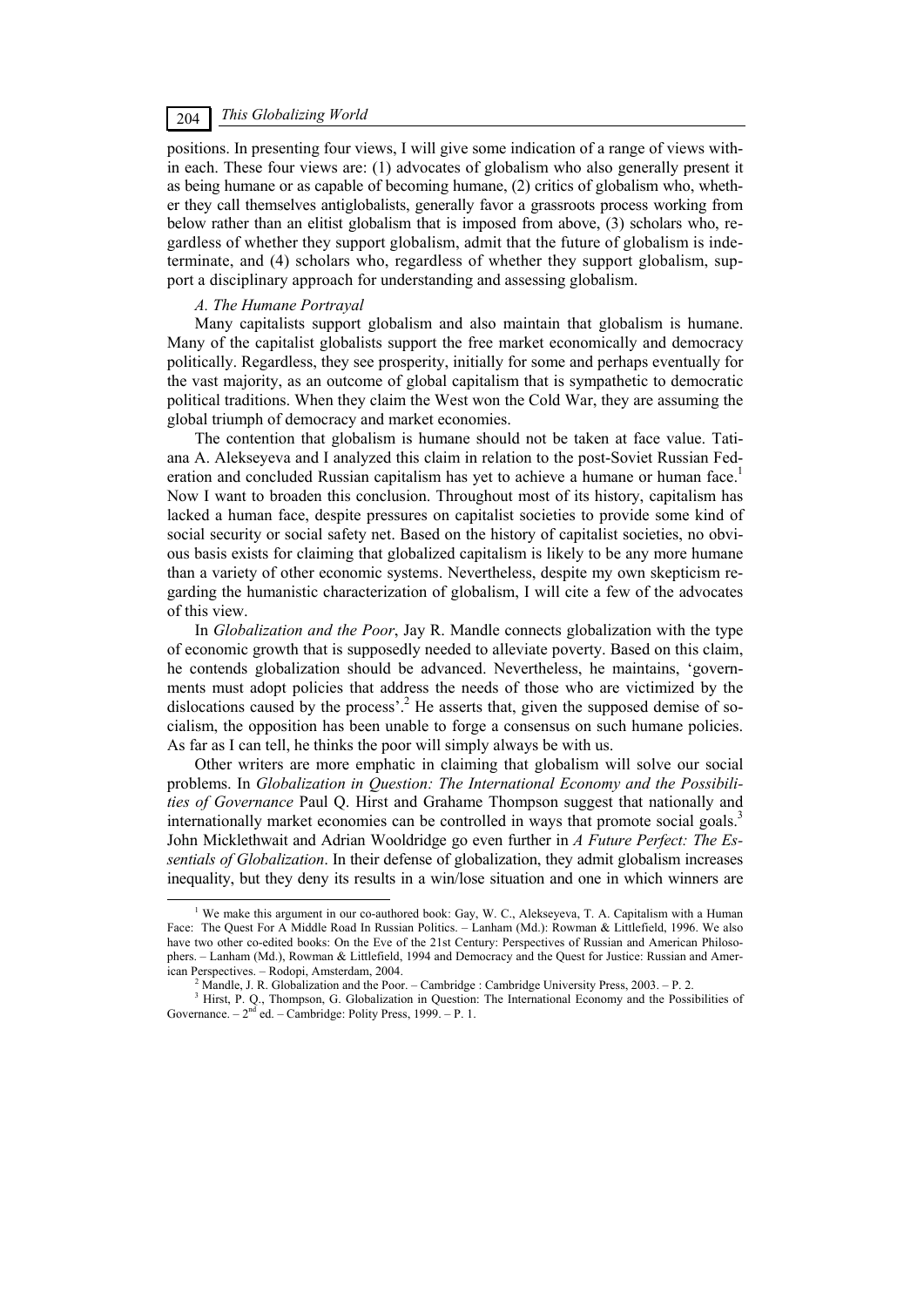predominant. They contend that even though some people are left behind, many more are able to progress. Finally, they maintain globalism reduces the power of nation-states but concede that nation-states remain the fundamental unit of modern politics.<sup>4</sup>

Peter L. Berger and Samuel P. Huntington connect this argument to advancing democracy and freedom in their edited collection *Many Globalizations: Cultural Diversity in the Contemporary World*. Berger says he is searching for 'middle positions between endless relativization and reactive fanaticism'.<sup>5</sup> Finally, *In Defense of Globalization* Jagdish N. Bhagwati takes this argument just about to its limit. He denies that globalization needs a human face and claims, 'Globalization *has* a human face, but we can make that face yet more agreeable'.<sup>6</sup> As I turn to antiglobalists, I will note that they do not share these positive to enthusiastic assessments of the humanizing consequences of globalism.

#### *B. The Grassroots Antiglobalist View*

Alexander V. Buzgalin and Yuri M. Pavlov observe in their essay *Antiglobalism* that many antiglobalists do not use this term to describe their perspective and many also support a form of globalism from below.<sup>7</sup> Over the last decade these characteristics have become increasingly apparent. A very conspicuous form of resistance to globalism is seen in the large public demonstrations staged during international conferences and summits held by the Word Trade Organization (WTO), the International Monetary Fund (IMF), and the World Bank in cities such as Seattle, Washington, D. C., Quebec, Prague, and Brussels.

Kevin Danaher and Roger Burbach give a typical treatment supporting the protests in Seattle against WTO in their book *Globalize This! The Battle against the World Trade Organization and Corporate Rule*. They contend that the protests against WTO in Seattle in November 1999 were highly significant as tens of thousands of people protested having WTO make global rules that favor the interests of large corporations. $8 \text{ In a}$ related work, Danaher and Burbach stress how the protestors want more attention to be paid to environmental and labor concerns. They maintain that these protests led to a total collapse in the talks. In contradistinction to globalists, these antiglobalists contend these public protests are 'like a huge shot of adrenaline for the global democracy movement.<sup>39</sup> They view the organizations associated with these protests as developing ways to run the global economy in a life-centered way – instead of in a money-centered way. In addition, they see a shift occurring away from elitist transnational unity toward grassroots transnational unity.

Among antiglobalist groups, some focus on specific problems. For example, some see globalism as posing particular problems for women or for developing countries.

 $\overline{4}$ <sup>4</sup> Micklethwait, J., Wooldridge, A. A. Future Perfect: The Essentials of Globalization. - N. Y., Random House,  $2000. - P. 335.$ 

Berger, P. L., Huntington, S. P. (eds). Many Globalizations: Cultural Diversity in the Contemporary World. – N. Y.: Oxford University Press, 2002. – P. 16.

 $6$  Bhagwati, J. N. In Defense of Globalization.  $-$  N. Y.: Oxford University Press, 2004.  $-$  P. x.

<sup>&</sup>lt;sup>7</sup> Buzgalin, A. V., Pavlov, Y. M. Antiglobalism // Global Studies Encyclopedia / Ed. by I. I. Mazour, A. N. Chumakov, and W. C. Gay. – Moscow: Raduga, 2003. – Pp. 27–29. *In Russian* (Бузгалин, А. В., Павлов, Ю. М. Антиглобализм // Глобалистика: Энциклопедия / под ред. И. И. Мазур, А. Н. Чумакова, Гэй У. – М.: Радуга, 2003. – C. 27–29).<br><sup>8</sup> Danaher, K., Burbach, R. Globalize This! The Battle against the World Trade Organization and Corporate

Rule. – Monroe, ME: Common Courage Press, 2000. – P. 7. 9 *Ibid.* – P. 9.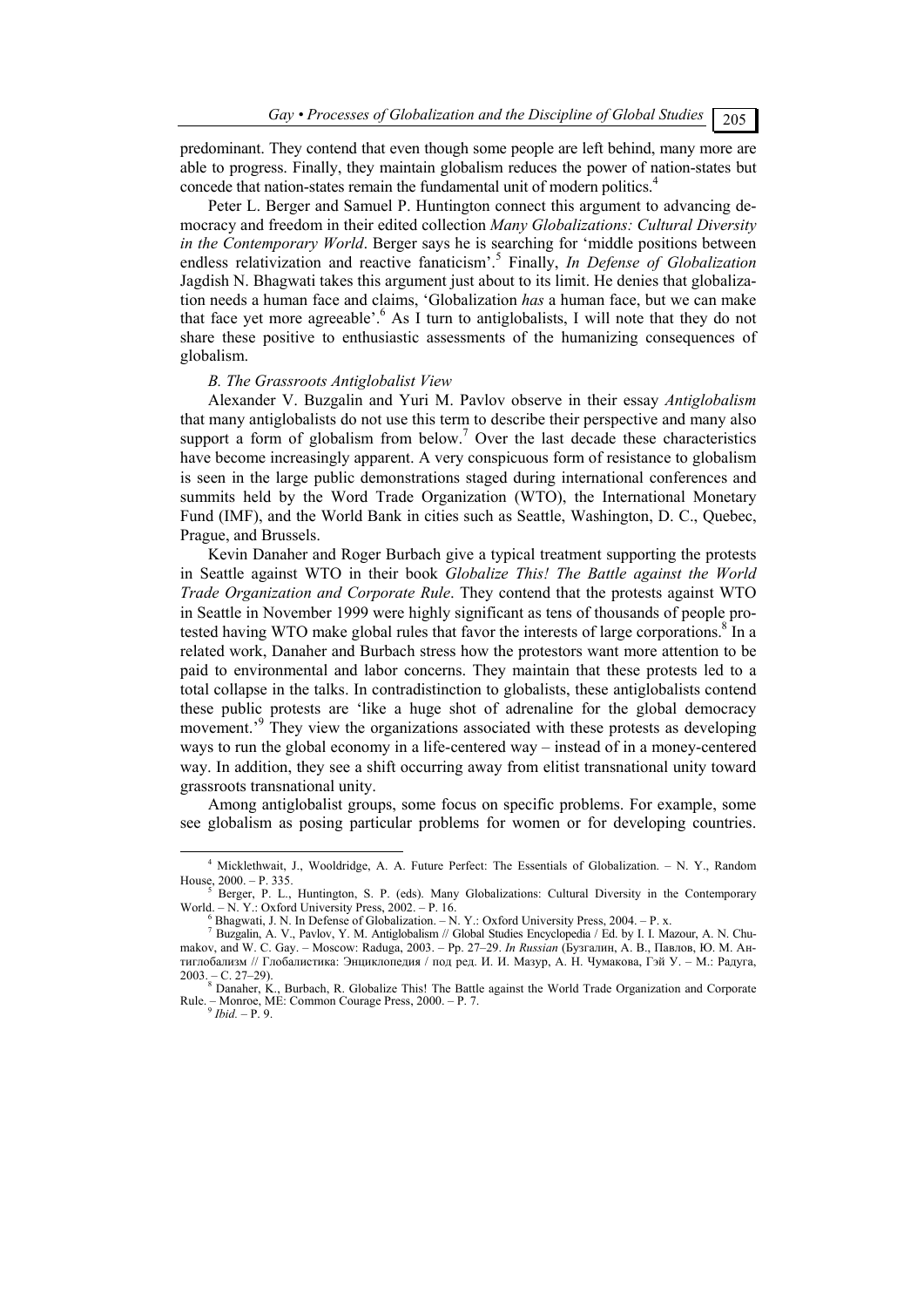In *Women Resist Globalization*, Sheila Rowbotham and Stephanie Linkogle focus on movements, especially women's movements, which stress employment needs and issues of rights and democracy for all persons.10 In *The Future in the Balance: Chapters on Globalization and Resistance* Third World activist and scholar Walden F. Bello provides support for developing nations. He maintains that international financial institutions have created an economic crisis that is the result of 'institutions that advocated free market economies based on the principles of liberalization, deregulation, and privatization'.<sup>11</sup> He insists that achievement of justice and fairness requires a very different system.

Finally, in seeking a different system, some antiglobalists stress the need for more local structures. In *Beyond Globalization: Shaping a Sustainable Global Economy*, Hazel Henderson contends more local enterprises are needed that rely on a more holistic approach in order to break away from the current global market system.<sup>12</sup>

#### *C. The View that the Future of Globalism is not Set*

Whatever attitudes we have toward globalism or antiglobalism, we need to be cautious about arguments from the extremes in the debate. Even some famous philosophers have fallen victim to overdrawing their arguments, as occurred in debates between Bertrand Russell and Sidney Hook in which Russell used the suspect premise that all would die in a nuclear exchange and Hook used the equally suspect premise that no freedom exists under communism.<sup>13</sup> Michael Pearson and I also noted the problem of extreme arguments when we cautioned against either denial of or resignation to the prospects for nuclear war.14 In logical terms, historical possibilities are contingent events and have a probability greater than zero percent and less than one hundred percent; they are neither impossible nor certain. One is likewise arguing from the extremes when the outcomes of either globalism or antiglobalism are cast as already determined. Fortunately, among proponents and critics of globalism, some writers are careful to qualify their claims.

In the conclusion to his edited collection *Egalitarian Politics in the Age of Globalization*, Craig N. Murphy observes that the contributors to his volume remain agnostic regarding the Polanyian thesis of a double movement regarding globalization in which one simply assumes that each stage of rapid marketization in which the state retreats from regulating economic forces is followed by a more liberal and socially oriented stage in which egalitarian social movements have increasing success.<sup>15</sup>

Among antiglobalists Jeremy Brecher, Tim Costello, and Brendan Smith address the results of efforts from below to redirect globalization in *Globalization from Below: The Power of Solidarity*. They argue that the final outcome is not now known. The possibilities include 'a war of all against all, world domination by a single superpower, a tyrannical alliance of global elites, global ecological catastrophe, or some combination thereof'.<sup>16</sup> So, what people decide to do can make a difference. Brecher, Costello, and Smith,

<sup>&</sup>lt;sup>10</sup> Rowbotham, S., Likbogle, S. Women Resist Globalization. – N. Y.: Zed Books, 2001.<br><sup>11</sup> Walden, B. F. The Future in the Balance: Chapters on Globalization and Resistance / Ed. by A. Mittal. – Oakland, CA: Food First B

<sup>&</sup>lt;sup>12</sup> Henderson, H. Beyond Globalization: Shaping a Sustainable Global Economy. – West Hartford, Conn: Kumarian Press, 1999.

<sup>&</sup>lt;sup>13</sup> Gay, W. C. The Russell-Hook Debates of 1958: Arguments from the Extremes on Nuclear War and the Soviet Union // In the Interest of Peace: A Spectrum of Philosophical Perspectives / Ed. by K. H. Klein and J. C. Kunkel. – Wakefield, NH: Longwood Academic, 1990. – Pp. 79–95.

 $^{14}$  We make this point in a book surveying the literature on the nuclear arms race. See Gay, W. C., Pearson, M. The Nuclear Arms Race. – Chicago, Ill: American Library Association, 1987. – Pp. 58–59.

<sup>&</sup>lt;sup>15</sup> Murphy, C. N. (ed.). Egalitarian Politics in the Age of Globalization. - Chippenham: Palgrave, 2002. - P. 211.<br><sup>16</sup> Brecher, J., Costello, T., Smith, B. Globalization from Below: The Power of Solidarity. - Cambridge, South End Press, 2000. – P. XIV.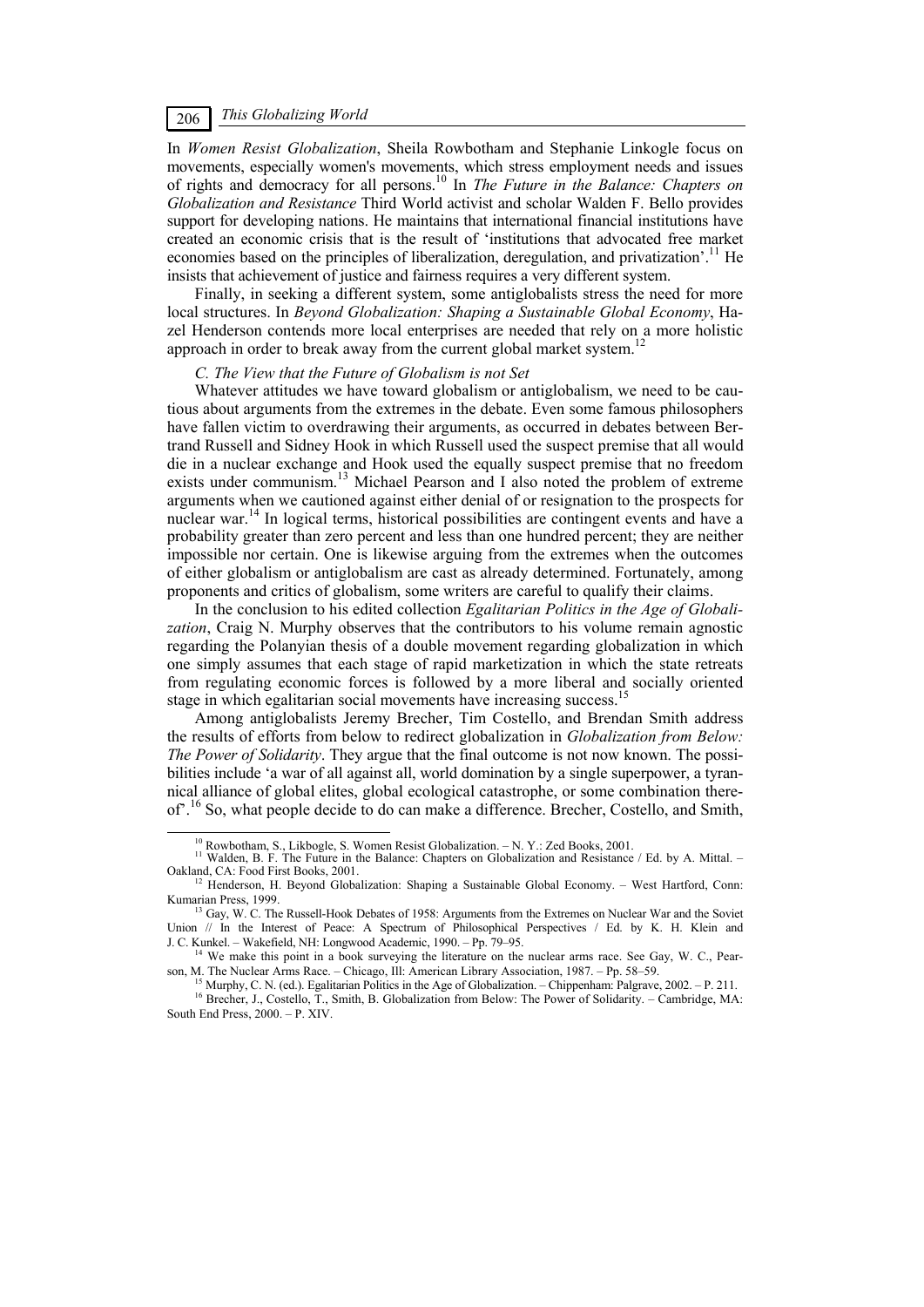while they know the outcome they favor, do not promise victory and admit that the final result may be even worse than our present situation.

These qualified arguments by globalists and antiglobalists have in common a view that since the outcome is not predetermined, human action is relevant. What we do can make a difference. This message is appropriate regardless of where one falls in political debates on how to assess globalization.

## *D. The Special Discipline Approach to Globalism*

David M. Rasmussen noted more than thirty years ago that scholars should beyond the Kantian view of autonomous disciplines.<sup>17</sup> This need is especially relevant in trying to intellectually grasp and critically assess globalization. Nevertheless, some writers favor a certain discipline or set of disciplines for treating globalism.

One text that stresses a specific discipline for understanding globalization is *Globalization and its Critics: Perspectives from Political Economy*, edited by Randall D. Germain.18 This book, prepared under the auspices of the Political Economy Research Centre (PERC) of the University of Sheffield, contends that the perspective of political economy provides the needed interdisciplinary standpoint for exploring the new issues posed by globalism. Harold James provides a more narrow perspective and conclusion in *The End of Globalization: Lessons from the Great Depression.*19 He maintains that globalism will collapse and the model for understanding it is found in the Great Depression.

While broad and even narrow economic analyses can be helpful, they alone cannot provide sufficient understanding. So, instead of turning to one discipline or to a rather restricted set of disciplines, I favor a broadly multi-disciplinary and value-oriented approach. I find such an approach in Global Studies, and, as a philosopher, I am especially pleased that throughout its history Global Studies has included philosophy as a key component. I turn now to providing my reasons for supporting the role of Global Studies in order to understand and assess globalism.

### **2. The Role of Philosophy in Global Studies**

Historically, the field of Global Studies, while being multidisciplinary, is still closely connected with philosophy broadly understood. This connection, however, is more evident outside than within the United States. Perhaps even more surprising is the connection that Concerned Philosophers for Peace has had within international forums that have helped advance the field of Global Studies. Put briefly, Global Studies has gone through three stages. The first stage occurred in the 1960s when the world scholarly community began to study seriously the consequences of globalization. The second stage occurred in the 1970s and 1980s when, as a result of the Cold War, Global Studies was advanced separately in the West and in the Soviet Union. The third stage covers the last fifteen years, when, since the disintegration of the Soviet Union, a more integrated field of Global Studies has emerged. About forty years separate the emergence, on the one hand, of the first major institutions devoted to the study of globalization and subsequent work of groups like 'The Club of Rome' and, on the other hand, the publication

<sup>&</sup>lt;sup>17</sup> This point is made in the inaugural issue of *Cultural Hermeneutics*, a journal now published under the title of *Philosophy and Social Criticism*. See Rasmussen, D. M. Between Autonomy and Sociality // Cultural Hermeneutics. – Vol.1. – Num. 1(April 1973). – Pp. 3–45.<br><sup>18</sup> Germain, R. D. (ed.). Globalization and its Critics: Perspectives from Political Economy. – London: Mac-

millan Press, 2000.<br><sup>19</sup> James, H. The End of Globalization: Lessons from the Great Depression. – Cambridge, MA: Harvard Uni-

versity Press, 2001.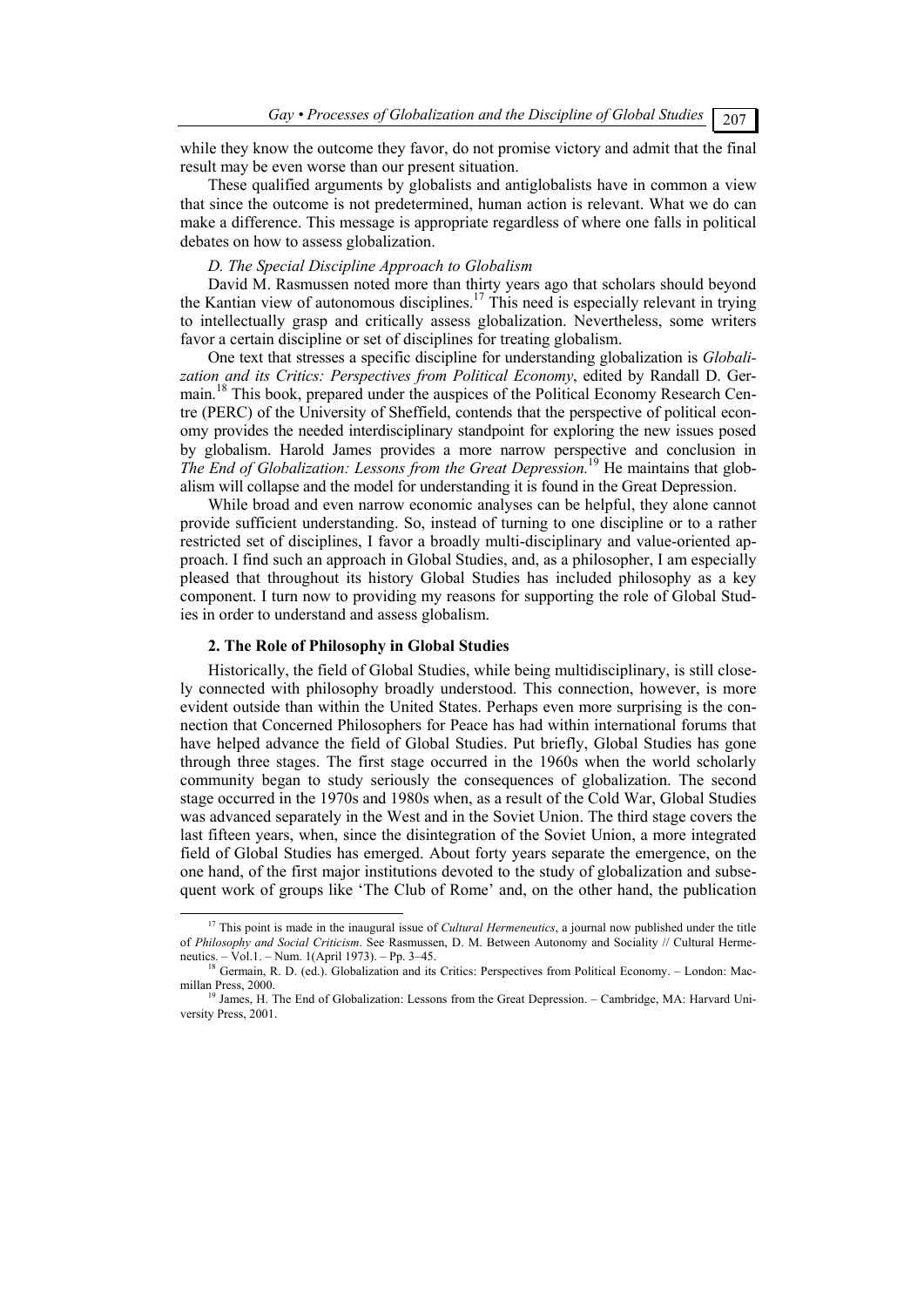# *This Globalizing World* 208

of the first integrative and interdisciplinary international encyclopedia devoted to Global Studies.20 I will address briefly the Cold War division and the post-Cold War integration of Global Studies, and I will then address some important normative issues.

#### *A. The Temporary East-West Bifurcation of Global Studies*

The East-West political divisions during the Cold War led to an extended, but not permanent, bifurcation of the work done in Global Studies. Consequently, the post-Cold War unification of Global Studies has had to overcome differences in problems, methods, and vocabularies that characterized Global Studies in the Soviet Union and in the West during the Cold War. 'Global Studies in the Soviet Union' by Viktor A.  $\text{Los}^{21}$  and 'Global Studies in the West' by Anatoli I. Utkin<sup>22</sup> are essays that accurately and succinctly present these differences. Given the very useful historical and conceptual overviews that they provide, I will not need to take the time here to summarize these differences in approach during the Cold War.

Instead, I will provide some remarks regarding my personal involvement and the involvement of Concerned Philosophers for Peace in the emergence of the third stage of Global Studies. The disintegration of the Soviet Union took most Sovietologists and other political analysts by surprise. In fact, especially during the 1980s and the nuclear buildup of the Reagan Administration, many people in the United States, the Soviet Union, and Europe, as well as elsewhere, feared the possibility that the United States and the Soviet Union would lapse into a nuclear war that might largely destroy both of these modern technologically advanced societies. Many grass roots and professional organizations emerged that sought to reduce the tensions between the superpowers.

One result of the glasnost introduced by Soviet Premier Mikhail S. Gorbachev was that more direct contact between American and Soviet philosophers became possible toward the end of the 1980s. The American group that organized an initial visit in 1988 was called 'SAVI' for Soviet and American Visits and Interaction. As Pierre Bourdieu has noted the names of organizations are often tied to historical periods or events; even more specifically, the name of a professional group often 'records a particular state of struggles and negotiations over the official designations'.23 Such was the case for SAVI and also for Concerned Philosophers for Peace. With the latter group the inception, the name, and the subsequent development occurred in response to the perceived threat of the Reagan nuclear buildup, although, while keeping the same name, this organization has continued to respond to developments within national and global militarism and has continued close ties with philosophers in the subsequent Russian Federation.<sup>24</sup>

Several years after the formation of Concerned Philosophers for Peace and with the formation of SAVI, I was among the group of American philosophers who participated in meetings in Moscow that brought us face to face with Soviet colleagues in philosophy.25 While most of our meetings took place at the Institute of Philosophy in Moscow,

<sup>&</sup>lt;sup>20</sup> See the references in notes 7, 21–22, 24, and 27–31.<br><sup>21</sup> Los, V. A. Global Studies in the Soviet Union // Global Studies Encyclopedia. – Pp. 210–214.

<sup>&</sup>lt;sup>22</sup> Utkin, A. I. Global Studies in the West // Global Studies Encyclopedia. - Pp. 215-217.<br><sup>23</sup> Bourdieu, P. Language and Symbolic Power / Ed. J. B. Thompson, transl. by G. Raymond and M. Adamson. - Cambridge, MA: Harvar

<sup>&</sup>lt;sup>24</sup> Gay, W. C. Concerned Philosophers for Peace (CPP) // Global Studies Encyclopedia. – Pp. 80–82. This es-<br>say provides a history of Concerned Philosophers for peace.<br> $\frac{25 \text{ kg}}{25 \text{ kg}}$ . The 1998 Measure SAY C. C.

Lee, S. The 1988 Moscow SAVI Conference: An American Report // Concerned Philosophers For Peace Newsletter 8: 2 (October 1988). – Pp. 5–6; and Petrovsky, H. The 1988 Moscow SAVI Conference: A Soviet Report // Ibid. – Pp. 5–6.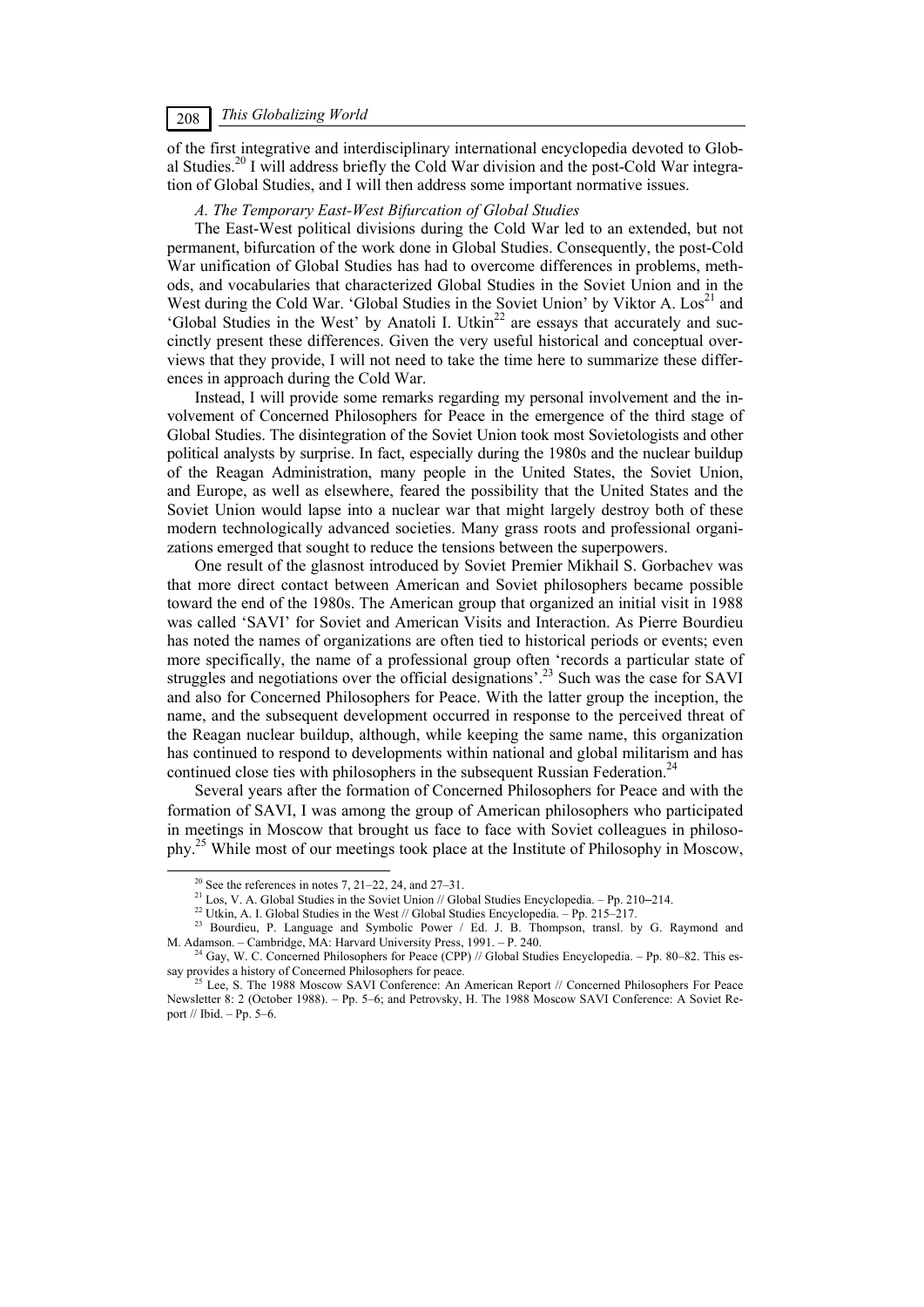*Gay • Processes of Globalization and the Discipline of Global Studies*  $\boxed{209}$ 

one afternoon in August 1988 we visited the office of the Philosophical Society of the USSR where we learned that Soviet philosophers regarded the two most pressing global problems to be war, especially the threat of nuclear war, and ecology, especially the problems of environmental degradation. This difference in assessment reflects very well the distinct paths being taken during the 1970s and 1980s in Western and Soviet Global Studies.

Philosophically, another measure of the attention of philosophers to global issues can be found in the programs of the World Congress of Philosophy, which meets every five years. Although globalization was addressed in a variety of panels at the 1988 meeting in Brighton, at the 1993 meeting in Moscow, and at the 1998 meeting in Boston, globalization was central to the 21<sup>st</sup> World Congress of Philosophy in Istanbul, Turkey. This congress met in August 2003 and focused on Philosophy Facing Global Problems.<sup>26</sup> At the 21<sup>st</sup> World Congress of Philosophy, the Russian and English editions of *Global Studies Encyclopedia* were released. (At both the meeting in Boston and the meeting in Istanbul, the Russian Philosophical Society and Concerned Philosophers for Peace conducted joint sessions on these topics.)

### *B. Normative Components of Global Studies*

Another writer who has addressed the connection of Global Studies to philosophy is Thomas C. Daffern.<sup>27</sup> In addition to my also stressing this connection in this essay, I have elsewhere tried to show how the former Soviet-style Global Studies and World Order Studies in the West have key values in common.<sup>28</sup> However, for a very good portrayal of the field and its value orientation, I find most helpful the essay on 'Global Studies' by Ivan I. Mazour and Alexander N. Chumakov.<sup>29</sup> Also helpful are two essays by Chumakov on the classification of and criteria for global problems.<sup>30</sup>

What issues are addressed by Global Studies? Mazour and Chumakov note that three main topics are addressed: (1) globalization processes, (2) the global problems generated by globalization processes, and (3) augmenting positive and reducing negative consequences of these processes for human beings and the biosphere.<sup>31</sup> The focus is on human rights and the environment and leads to anti-militarism since militarism violates both.

Global Studies seeks to address the root causes of global changes and the ensuing problems. Consequently, investigations go back to the history of the formation of modern civilization. Such investigations include both the degradation of the environment and the degradation of human beings themselves within world capitalist organization that currently describes itself as the free market.

#### **Conclusion: The Future of Our Planet**

In examining the views of several writers, I have observed that globalism and antiglobalism each have positive and negative components. Moreover, I have maintained that whether the future for our planet is bright or bleak will not be determined exclu-

 $^{26}$  Gay, W. C. With Russian Colleagues at the World Congress // Concerned Philosophers For Peace Newsletter 23: 1–2. – Spring – Fall, 2003. – P. 16. This essay discusses joint programs of the Russian Philosophical Society and Concerned Philosophers for Peace at the World Congress of Philosophy.

<sup>&</sup>lt;sup>27</sup> Daffern, T. C. Global Studies and Philosophy // Global Studies Encyclopedia. - Pp. 204-206.<br><sup>28</sup> Gay, W. C. Marxism and Global Values // Global Studies Encyclopedia. - Pp. 337-339.<br><sup>29</sup> Mazour, I. I., Chumakov, A. N.

 $^{31}$  Mazour, I. I., Chumakov, A. N. Global Studies // Global Studies Encyclopedia. – P. 200.